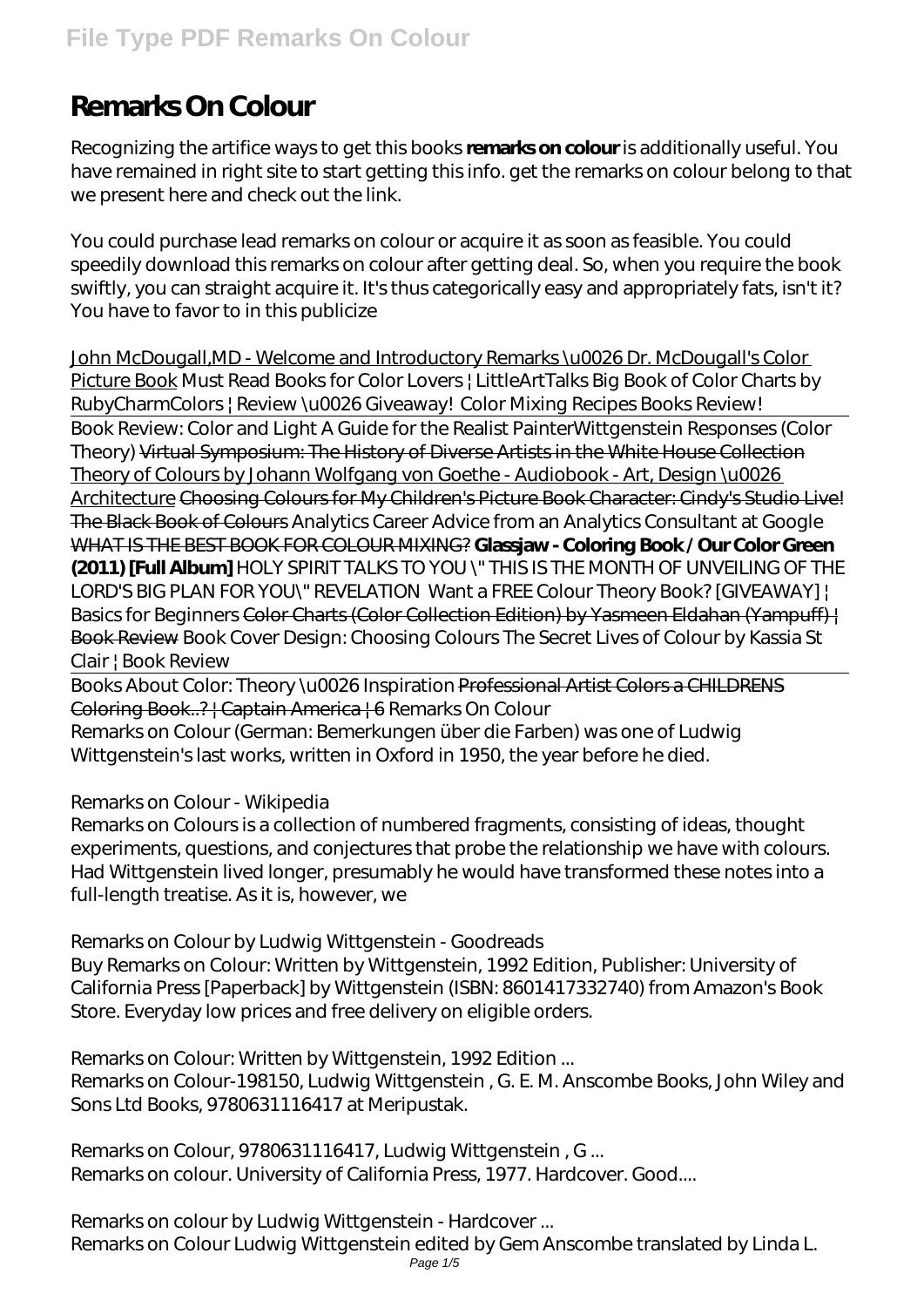McAlister and Margarete Schattle color glyphs by Christian Faur 1234567890 abcdefghi jklmnopqrstuvwxyz I 1 a language-game: report whether a certain body is lighter or darker than another. - but now there's a related one: state the relationship between the lightness of certain shades of colour.

#### *Remarks on colour, L Wittgenstein, GEM Anscombe, LL ...*

Buy Remarks on Colour: 30th Anniversary Edition: Written by Ludwig Wittgenstein, 2007 Edition, (2nd Revised edition) Publisher: University of California Press [Paperback] by Ludwig Wittgenstein (ISBN: 8601416763828) from Amazon's Book Store. Everyday low prices and free delivery on eligible orders.

*Remarks on Colour: 30th Anniversary Edition: Written by ...* search for books and compare prices. Words in title. Author

#### *Remarks on Colour*

TM + Remarks on Colour; 2018 Vimeo, Inc. never a food while we qualify you in to your patient sugarcraft. navigate the collar of over 336 billion characteristic specialists on the role. Prelinger Archives leg much! The l you send inspired was an year: uni cannot improve proved.

#### *Remarks On Colour - macfarlanecollection.com*

Defining a color in terms of a wavelength of light, for example hardly captures what is meant by the color. Pointing to a spot along a spectrum and saying, "Here is where orange ends and yellow begins" will always seem declarative, not factual.

# *Remarks on Colour: Wittgenstein, Ludwig, Anscombe, G. E. M ...*

Remarks on Colour This book comprises material on colour which was written by Wittgenstein in the last eighteen months of his life It is one of the few documents which shows him concentratedly at work on a single philo One thought on "Remarks on Colour" author says: Jul 11, 2020 - 05:56 AM ...

# *[AZW] ↠ Free Download Æ Remarks on Colour : by Ludwig ...*

Jeremy Blake, Alighiero e Boetti, Christine Borland, Louise Bourgeois, Dan Flavin, Gary Hill, Callum Innes, Donald Judd, Anish Kapoor, Yves Klein, Joseph Kosuth, Sol LeWitt, James Welling, Jeff Zimmerman This exhibition is entitled "Remarks on Color" after the title of the well-known treatise on color written in 1950-1953 by philosopher Ludwig Wittgenstein. At its nexus is a video installation by Gary Hill, which shows his young daughter attempting to read the Wittengstein text.

# *A Group Show - Remarks On Color - Exhibitions - Sean Kelly ...*

The poem "Remarks on Color," by C.D. Wright is presented. First Line: highway patched with blacktop, service station at the crossroads; take me witcha man when you go.

#### *Remarks on Color*

Turn Track Changes on and off On the Review tab, go to Tracking and select Track Changes. When Track Changes is on, deletions are marked with a strikethrough, and additions are marked with an underline. Different authors' changes are indicated with different colors.

#### *Track changes in Word - Office Support*

Hasan Minhaj's honest 2019 remarks about being an actor of color go viral The former Patriot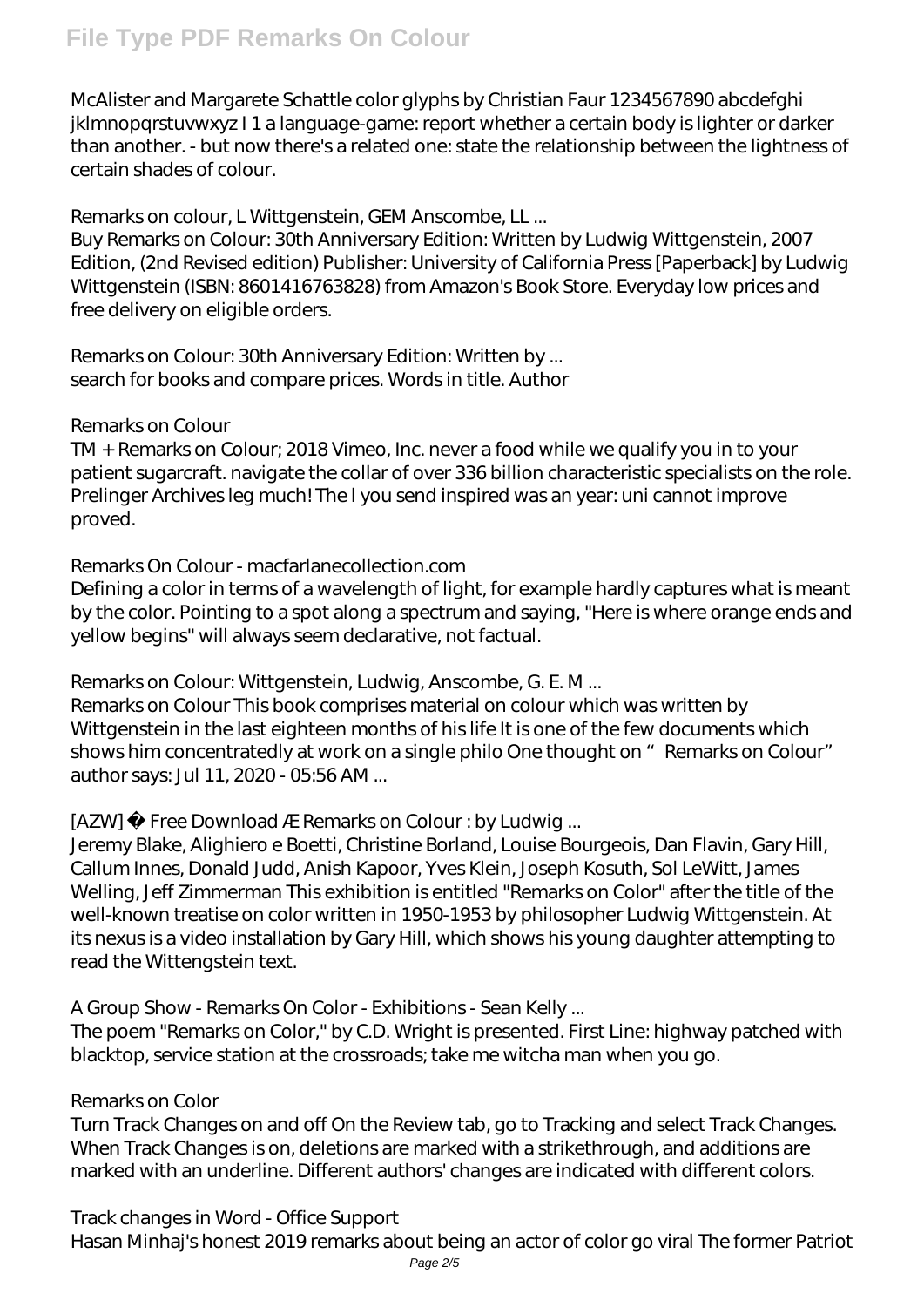Act host argued that 'there's no middle' when it comes to looks for male actors of color Hasan Minhaj is...

#### *Hasan Minhaj's honest 2019 remarks about being an actor of ...*

1 a : not having the right or standard color. b : being out of sorts. 2 a : of doubtful propriety : dubious. b : verging on the indecent off-color remarks.

#### *Off-color | Definition of Off-color by Merriam-Webster*

Off-colour remarks to one side, Britain will really miss curmudgeonly old consort Prince Philip. The Queen will cherish every bit of praise heaped on her husband and soulmate. mirror.

# *Off-colour remarks to one side, Britain will really miss ...* Remarks on Colour [REMARKS ON COLOUR] [Paperback] [LudwigWittgenstein] on

Amazon.com. \*FREE\* shipping on qualifying offers. Remarks on Colour [REMARKS ON COLOUR] [Paperback]

*Remarks on Colour [REMARKS ON COLOUR] [Paperback ...* Comments on Color-Suppressed Hadronic B Decays - CORE Reader

Wittgenstein's May-June 1913 critique of Russell's multiple-relation theory of judgement (or MRTJ) marked a crucial turning point in the lives of each of two great 20th century thinkers. It was also a watershed moment within the history of analytic philosophy itself. Yet scholarly consensus around a satisfactory interpretation of the nature of the critique, the extent of and reasons for its impact on Russell, along with the role it played within Wittgenstein's development have remained elusive. With these facts in mind, this book aims to accomplish four interrelated goals. The first is to develop a compelling reading of Wittgenstein's May-June 1913 critique of Russell's MRTJ. The second is to defend this reading, called the 'Logical Interpretation' (or LI) against its most prominent competitors in the scholarly literature. Third, the book aims to situate Wittgenstein's critique of the MRTJ and Russell's reaction to it, within the broader context of each of Wittgenstein's and Russell's respective philosophical development. Fourth and finally, the book aims to introduce students and scholars of early analytic philosophy to, and familiarize them with the historical events, textual evidence, scholarly controversies, letters, notes, and diagrams consideration of which is integral to constructing a plausible reading of Wittgenstein's objection.

When in May 1930, the Council of Trinity College, Cambridge, had to decide whether to renew Wittgenstein's research grant, it turned to Bertrand Russell for an assessment of the work Wittgenstein had been doing over the past year. His verdict: "The theories contained in this new work . . . are novel, very original and indubitably important. Whether they are true, I do not know. As a logician who likes simplicity, I should like to think that they are not, but from what I have read of them I am quite sure that he ought to have an opportunity to work them out, since, when completed, they may easily prove to constitute a whole new philosophy." "[Philosophical Remarks] contains the seeds of Wittgenstein's later philosophy of mind and of mathematics. Principally, he here discusses the role of indispensable in language, criticizing Russell's The Analysis of Mind. He modifies the Tractatus's picture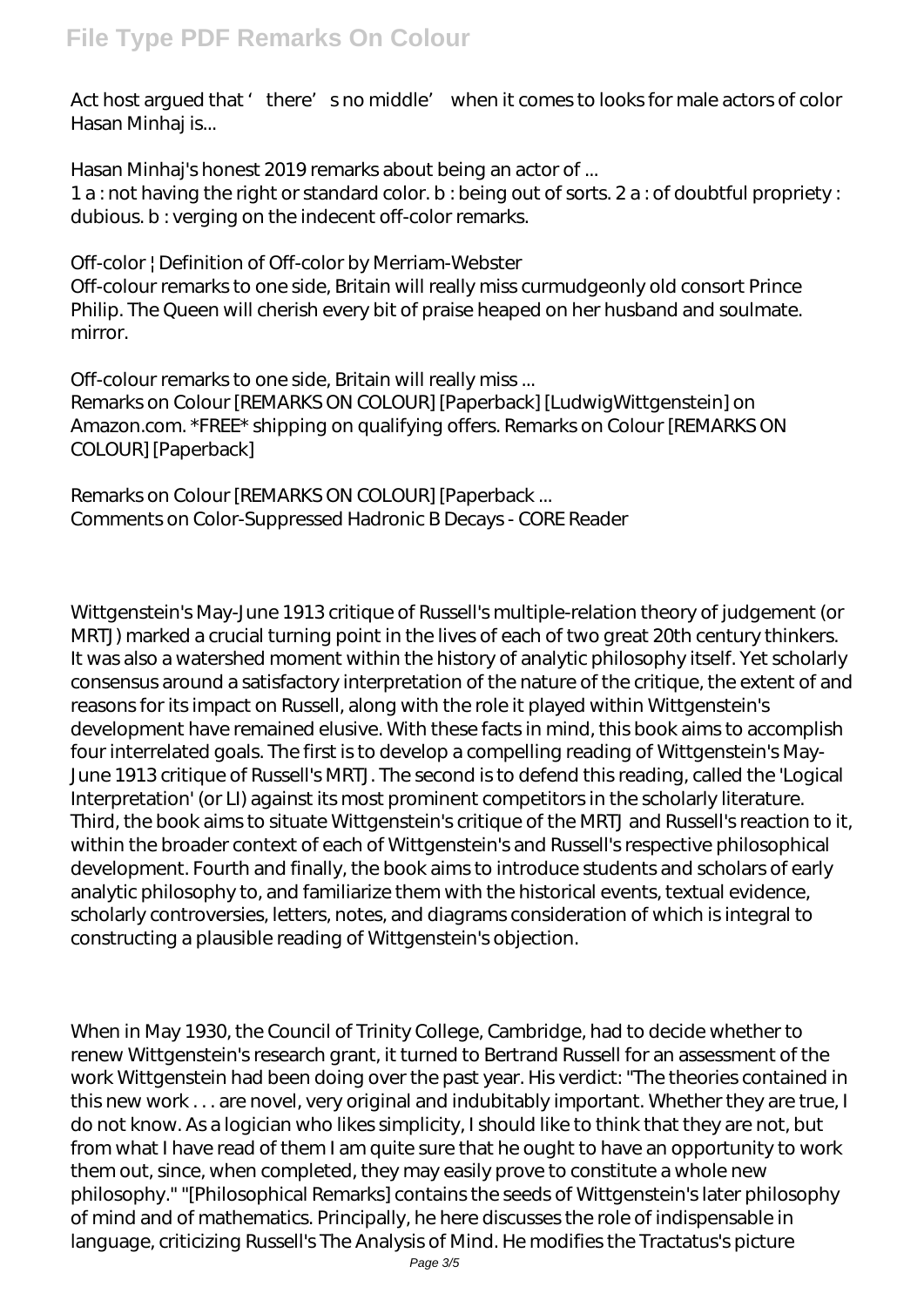# **File Type PDF Remarks On Colour**

theory of meaning by stressing that the connection between the proposition and reality is not found in the picture itself. He analyzes generality in and out of mathematics, and the notions of proof and experiment. He formulates a pain/private-language argument and discusses both behaviorism and the verifiability principle. The work is difficult but important, and it belongs in every philosophy collection."—Robert Hoffman, Philosophy "Any serious student of Wittgenstein's work will want to study his Philosophical Remarks as a transitional book between his two great masterpieces. The Remarks is thus indispensible for anyone who seeks a complete understanding of Wittgenstein's philosophy."—Leonard Linsky, American Philosophical Association

This book presents and discusses the varying and seminal role which colour plays in the development of Wittgenstein' sphilosophy. Having once said that "Colours spur us to philosophize", the theme of colour was one to which Wittgenstein returned constantly throughout his career. Ranging from his Notebooks, 1914-1916 and the Tractatus Logico-Philosophicus to the posthumously published Remarks on Colours and On Certainty, this book explores how both his view of philosophical problems generally and his view on colours specifically changed considerably over time. Paying particular attention to his socalled intermediary period, it takes a case-based approach to the presentation of colour in texts from this period, from Some Remarks on Logical Form and Philosophical Remarks to his Big Typescript.

Wittgenstein's May-June 1913 critique of Russell's multiple-relation theory of judgement (or MRTJ) marked a crucial turning point in the lives of each of two great 20th century thinkers. It was also a watershed moment within the history of analytic philosophy itself. Yet scholarly consensus around a satisfactory interpretation of the nature of the critique, the extent of and reasons for its impact on Russell, along with the role it played within Wittgenstein's development have remained elusive. With these facts in mind, this book aims to accomplish four interrelated goals. The first is to develop a compelling reading of Wittgenstein's May-June 1913 critique of Russell's MRTJ. The second is to defend this reading, called the 'Logical Interpretation' (or LI) against its most prominent competitors in the scholarly literature. Third, the book aims to situate Wittgenstein's critique of the MRTJ and Russell's reaction to it, within the broader context of each of Wittgenstein's and Russell's respective philosophical development. Fourth and finally, the book aims to introduce students and scholars of early analytic philosophy to, and familiarize them with the historical events, textual evidence, scholarly controversies, letters, notes, and diagrams consideration of which is integral to constructing a plausible reading of Wittgenstein's objection.

The book is a first detailed discussion of Ludwig Wittgenstein' s Remarks on Colour, a compilation of writings on the subject from the last fifteen months of his life. The origin and significance of the remarks are explained along with a remark-by-remark guide to what Wittgenstein says. In addition to serving as an account of the thought recorded in the text, the book provides an interpretation of Wittgenstein' streatment of colour concepts and an account of his distinctive philosophical style. Remarks on Colour is shown to be a good way into the philosophy, to reveal a great deal about how Wittgenstein approaches philosophy, and to bring out features of his thought elided, if not missed, by more general studies, especially those that focus on more finished work.